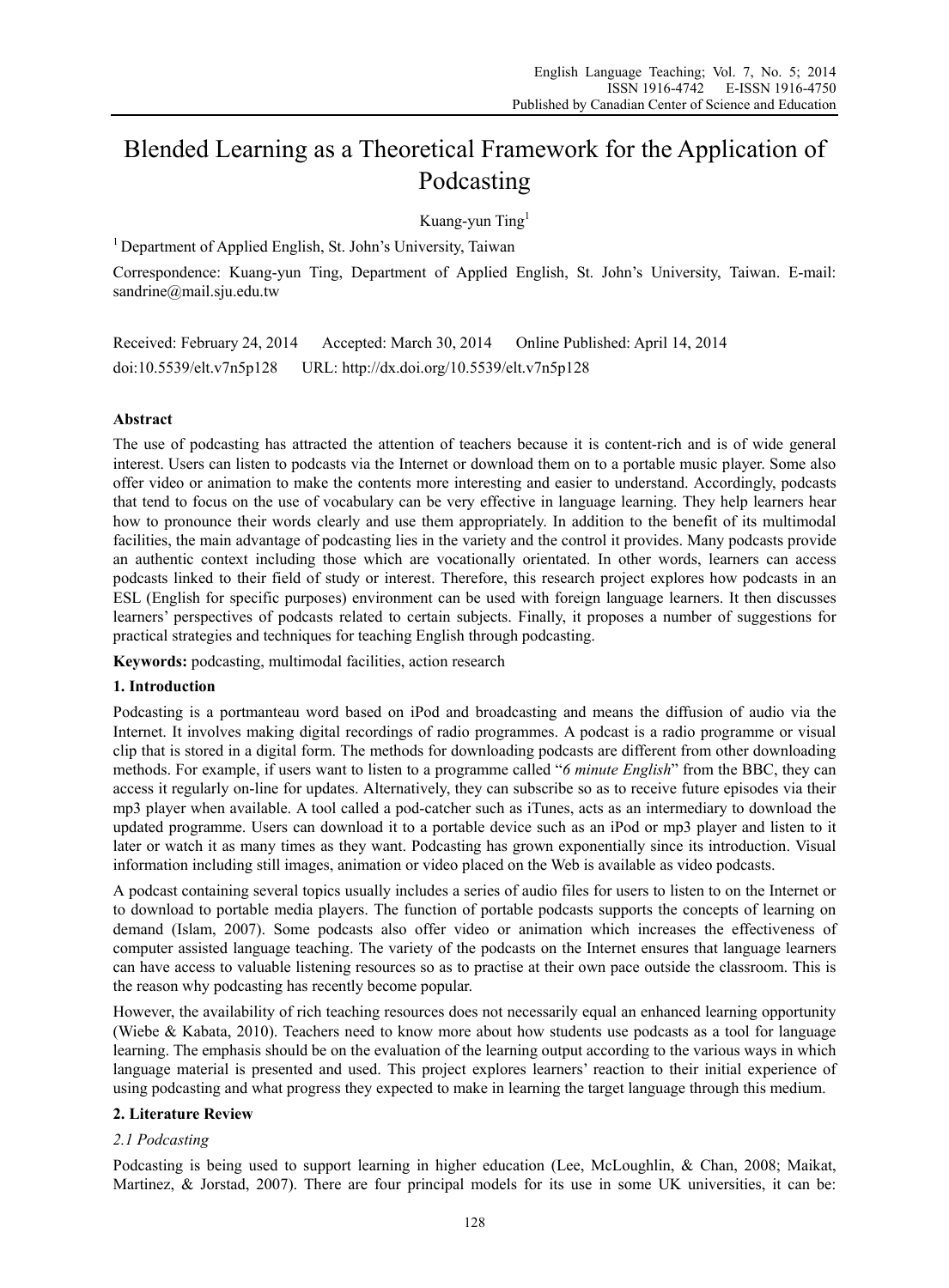teaching-driven, service-driven, marketing-driven or technology-driven models (Harris & Park, 2008) and it is now considered to be a technology-enhanced teaching strategy. One of the most promising features characteristics offered by podcasting is its audio content syndication which means audio content is automatically distributed over the web. Accordingly, some researchers advocate using audio podcasts for learning listening and integrate them with e-learning models (Cebeci & Tekdal, 2006). Furthermore, educators have designed lecture materials in audio and video podcast form to facilitate the comprehension of lectures. The usefulness of the audio or video podcasts is rated highly because students can preview or review the lesson at their own pace (Copley, 2007). Interestingly, students state that they do not attend lectures less because of the availability of podcast material. They still value highly the interaction with teachers and classmates in lectures. Interaction is an important aspect of introducing podcasting in lessons (Lee & Chan, 2006).

In the field of second language learning, a number of studies have explored ways in which podcasting can be utilised. They either present those available on the Internet or show how they can be useful for listening and speaking practice (Chinnery, 2006; Dudeney & Hockly, 2007; Rosell-Aguilar, 2007). An evaluation of learners' perceptions towards podcasting and their expectations has not yet been undertaken, which should be considered in choosing to use podcasts in classroom.

# *2.2 Blended Learning*

Blended learning means a combination of face-to-face classroom instruction integrated with online components. It provides learners a place to practice the target language with authentic material (Garrison & Vaughan, 2008). The application of blended learning has become more prominent in second language classrooms as it combines traditional learning with online internet applications (MacDonald, 2008). Teachers actually gain more instructional experience with the approaches. Blended learning usually employs a wide variety of media and materials as well as different teaching methods and assessment tools (Sharma & Barrett, 2007). In other words, blended learning offers more choices in learning and a faster supply of knowledge and information. Thus, students are expected to be motivated by blended learning, and eventually, to realize their learning objectives. Accordingly, this study adopts the use of podcasts to provide the students a blended learning experience.

#### **3. Research Methodology**

#### *3.1 Research Stance*

The focus of the inquiry in this study is to explore learners' perspective of the use of podcasts to enhance English learning. More explicitly, this inquiry was conducted for the express purpose of helping understand the application of podcasting in teaching. Accordingly, the project involves the mixing of quantitative and qualitative methods to seek solutions to focus on the use of podcasts (Creswell & Clark, 2011). The most important aspect of this research is to help teachers exam their instructional practices based on their own situations. At the same time, the practice is expected to offer other teachers more examples to improve teaching practice.

# *3.2 Participating Students*

The twenty-nine participants in the study were English majors attending evening classes at a university of science and technology and were working in different companies during the day. Some of them had even acquired a first or a master's degree in a different discipline, e.g., business, educational leadership, human resources and electronic engineering. Their motivation to take extra English courses came from job requirements and their desire for self-improvement. In other words, most students had a specific motivation for learning English. This was the main reason why these students were chosen as research participants. Positive learners can offer valuable feedback and comments to improve a teacher's application of technology in the classroom.

# *3.3 Course Design*

The course context for the study was "Computer Assisted Language Learning", and the class met two hours a week. It mainly introduced and explored current applications in CALL including websites, online software and podcasts for language learners. Podcasting was used for six weeks from week 12 to week 17. The whole process is described here in three stages. During stage one (week 12), the concept of podcasting was explained to the students. There were briefed about podcasts: what they were and how they were going to be used in learning. Most students were totally new to the medium although many of them had mp3 players. Several podcasts, based on English language teaching material, were then introduced. For example, *Just Vocabulary* (http://www.justvocabulary.libsyn.com/) is for students who want to practise GRE test, *ESL podcast* (http://www.eslpod.com/website/) which offers a variety of specific topics such as Health, Entertainment, English Café, Business, Transportation, Relationships and Travel for English learners. In addition, the website, *Podcast Directory* (http://www.podcastdirectory.com/) was recommended for students wishing to search for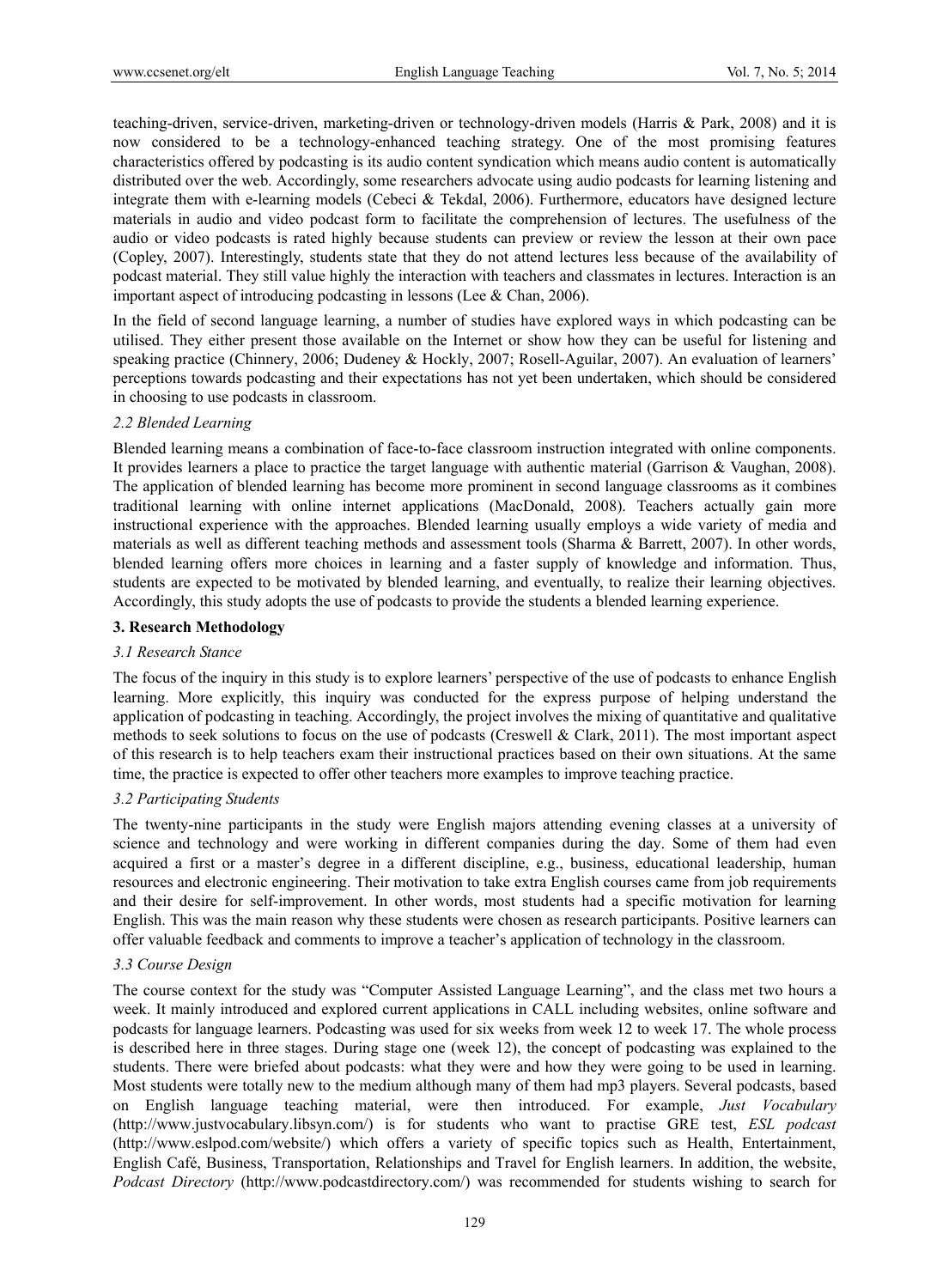their own podcasting site.

Stage two lasted four weeks (week 13-week16) and involved the use of actual podcast materials. The project was conducted using a task-based approach in order to enhance learning opportunities for self-directed learners. Students were free to choose a podcast for themselves for one month. The idea was to motivate learners to practise their English skills in a self-directed manner. In week 16, each student introduced a chosen podcast based on the content, technical design, the length of each topic and the potential for language learning purposes.

Stage three consisted of a relevant questionnaire and a reflection assignment on how the use of podcasts contributed to learning. As mentioned before, most students in this class had different jobs in the daytime. Accordingly, they were encouraged to select a podcast which was related to their job or produced by their companies. In this way, it was expected that podcasts would be more beneficial to learning.

# *3.4 Data Analysis*

Both qualitative and quantitative data were collected. The survey with ten questions was expected to indicate general perceptions of the podcasts and their utility in the language learning process. The questions focused on their approach to listening—the time they spent listening to podcasts, the importance of the transcript, and their expectations. There was also a space for learners to explain their reasons for choosing specific answers.

The students' final reflective assignment provided valuable qualitative data tabulated in descriptive categories. Their comments were used for both analysis and presentation in order to show whether they confirmed or differed from the theories mentioned in the literature review section and to provide new insights into their validity. There was a follow-up interview, after the submission of the assignment and the questionnaire to clarify any ambiguity in the students' written reflections and/or in their responses to the questionnaire.

# **4. Results and Discussion**

The qualitative and quantitative data analysed, based on student views on the podcasts chosen, falls into three categories: 1) their type 2) their value for learning English skills and 3) their design.

### *4.1 The Type of Podcast Chosen*

The podcasts chosen by students included a variety of subjects, e.g., business, news, language journal, vocabulary, literature and specific organisation. The theme and podcast titles listed below as well as student reasons for their choice (Table 1).

| <b>Theme</b>            | Podcast title                                                         | Indicators                                     | Student's<br><b>Numbers</b> |
|-------------------------|-----------------------------------------------------------------------|------------------------------------------------|-----------------------------|
| <b>Business English</b> | <b>Business English Pod</b>                                           | Subject oriented                               |                             |
| News English            | BBC, CNN                                                              | A variety of updated issues                    | 5                           |
| Language journal        | Studio classroom                                                      | Instructor's role                              | 3                           |
| Vocabulary, Lexical use | Just Vocabulary, Word Nerds                                           | Words and phrases learning                     | 5                           |
| Literature              | Penguin group, Wired for books                                        | Audiobooks                                     | 5                           |
| ESL learners            | ESL podcast, Listen-to-English,<br>ESL Podcards                       | Well-organised content for English<br>learners | $\mathbf{7}$                |
| Specific organisation   | Geographic,<br><b>NASA</b><br>National<br>podcasting, C21 Real Estate | Specific interest                              | 3                           |
| Total                   |                                                                       |                                                | 29                          |

The above podcasts can be classified into two main groups. First, authentic content read by native speakers such as the news in English (BBC, CNN), literature (Penguin group, Wired for books) and topics based on specific organisations (National Geographic, NASA, C21 Real Estate). Participants who chose these podcasts wanted to consult specific themes or access a variety of topics. Here are examples: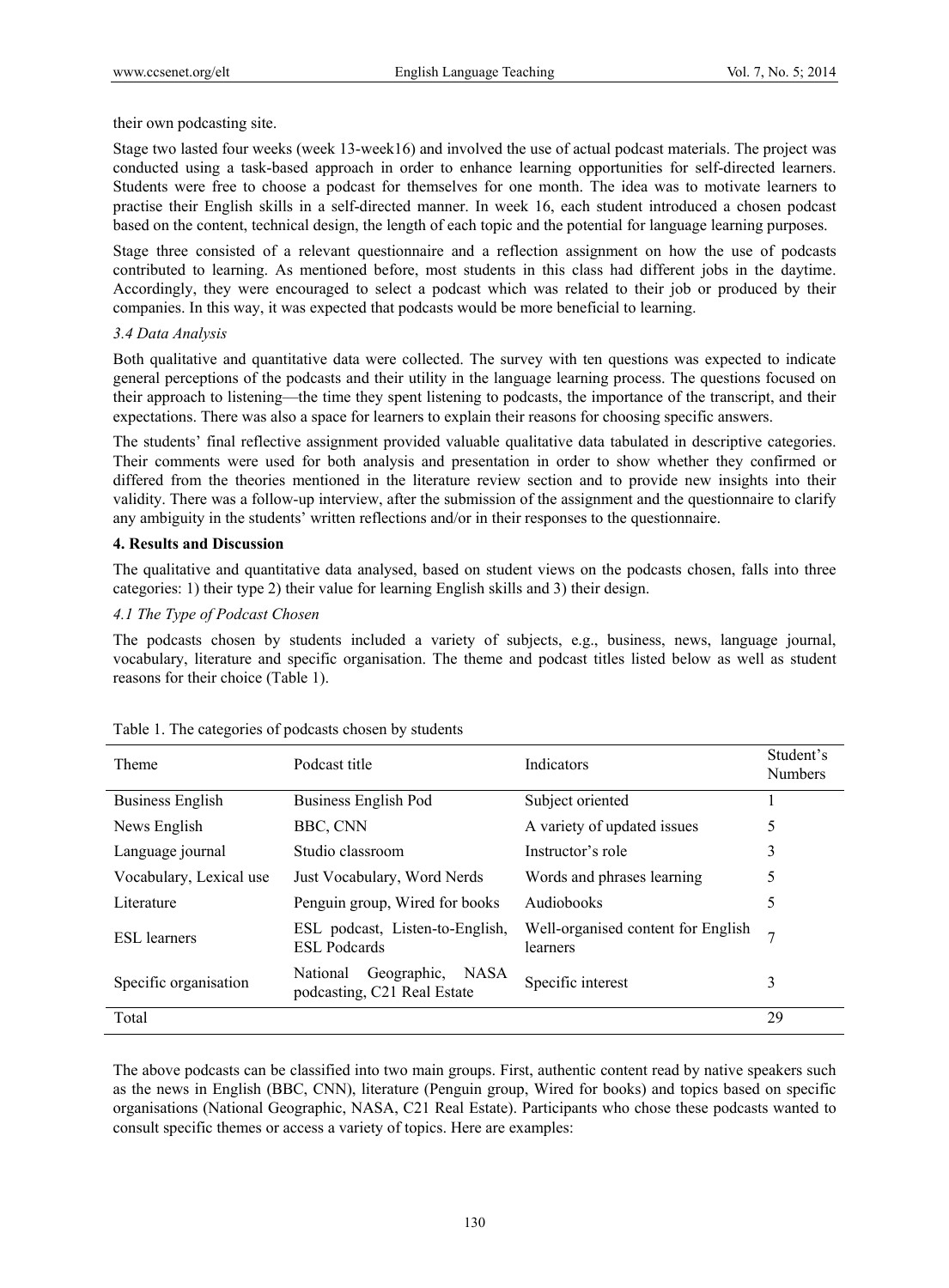# 4.1.1 Authentic Content Read by Native Speakers

*It provides a wide range of programmes. (BBC)* 

*With a global view point and numerous professionals reporting on world news and with on-the-scene reports it keeps me informed in a very effective way. The great thing is there are many choices—technology, sports, travel, Asia, US, etc. (CNN)* 

4.1.2 Topics Based on Specific Organisations

*I love reading astronomy-related stories. This website introduces lots of NASA activities and offers pictures. It is very interesting to keep on exploring it. (NASA)* 

*I like C21 Real Estate because this podcast relates to my daily work. I hope to use it at work. When foreigners come to ask me about properties, I often don't know how to provide them with information. So I hope to get information about real estate buying and selling tactics via this podcast. (C21 Real Estate)* 

Second, language content specifically designed for English as a second language learner including a language journal (Studio classroom), vocabulary (Just Vocabulary, Word Nerds) and specific topics (Business English Pod, ESL podcast, Listen-to-English, ESL Podcards). Obviously, students who chose this type of podcast focused on English vocabulary or grammatical structure learning.

*The content of the podcast is clearly organised. (Business English Pod)* 

*These kinds of podcast help me learn more systematically. (Just Vocabulary)* 

*Some topics in this podcast have grammar and vocabulary which I do not know.* 

*The podcast has a dictionary function. People can check the meaning of a word by clicking underlined word. (Listen-to-English)* 

4.1.3 The Content of Podcast

In addition, participants' opinions on the content of chosen podcasts can be divided into two categories: a variety of accents and authentic text. The following statements are typical examples.

A variety of accents

*I can hear different accents. (BBC)*

*I chose a podcast with a New York accent. The content was about Paris Hilton's biography. So, I can learn about some famous people's background and enhance my listening ability. (ESL Podcards)* 

*The speaker has a British accent that is very elegant. (Listen-to-English)* 

The above statements suggest that learners have a better motivation when they are exposed to the new language with different accents.

4.1.4 Authentic Text

*I learned a lot by listening to these audio files. They gave me brief introductions to famous cities as well as some famous people's biographies, including Sean Connery, Nicole Kidman, U2 (a popular music group). (ESL Podcards)* 

*The podcast helps us increase our knowledge of geography which can stimulate our conversation topics within world, cultural, historical, and natural contexts. (National Geographic)* 

The views expressed indicate that the lives of celebrities or a general introduction to English speaking countries are more attractive to learners. This kind of context can be both realistic and interesting. The issue of authentic input is emphasised here because authentic language provides input that is rich enough for second language acquisition to occur (Tschirner, 2001). Accordingly, learners can appreciate that learning takes place when they have a sense of achievement. The finding such as the importance of authentic materials to language learners is in accordance with Donnelly and Berge's (2006) study.

*4.2 The Value of Learning English Skills* 

As can be seen in Table 2, podcasts provide a useful platform for learning purposes.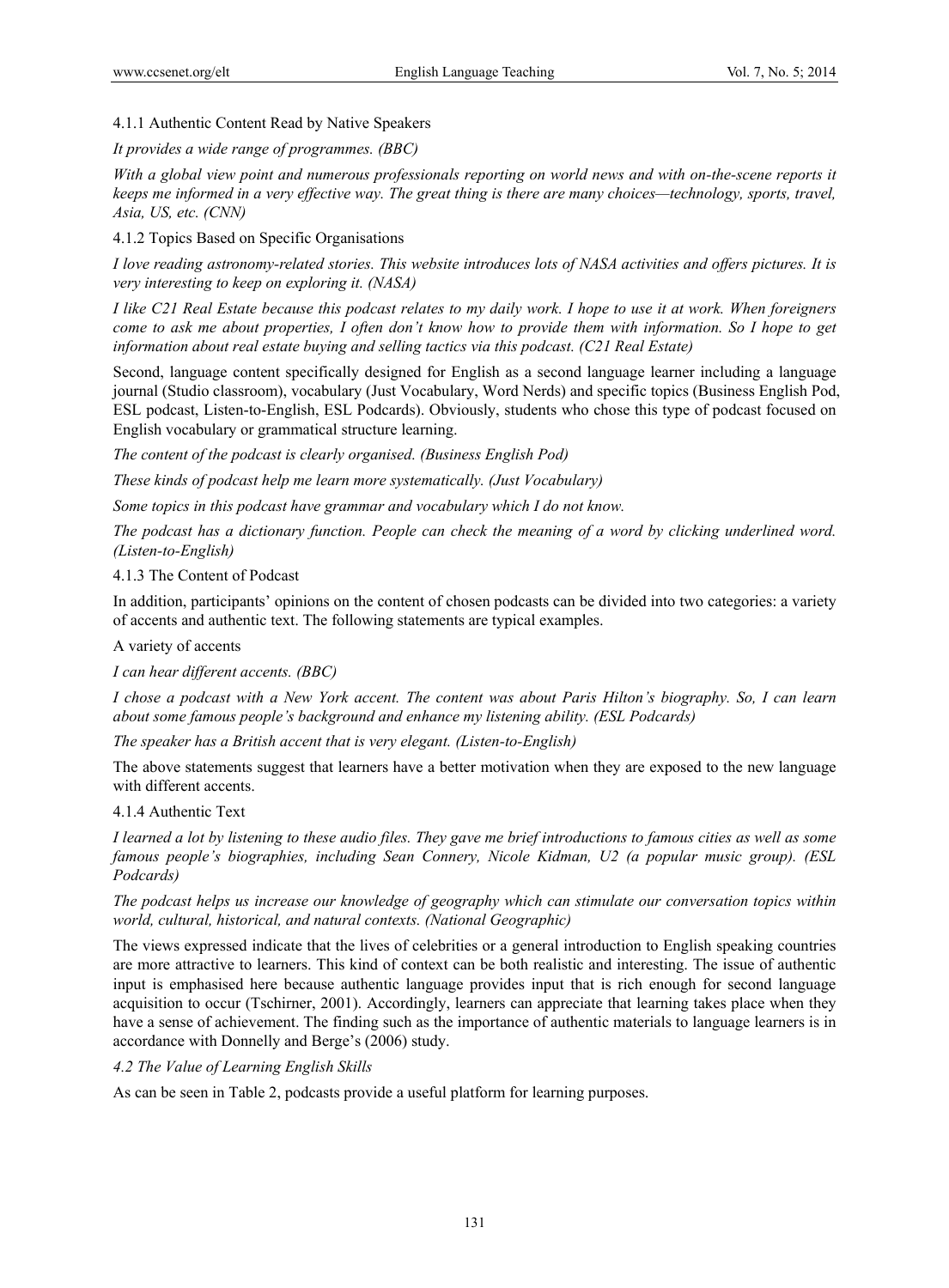|                |                            |    |               |   | Question 9- Did accessing podcasts enhance your English skills? |   |               |   |              |  |
|----------------|----------------------------|----|---------------|---|-----------------------------------------------------------------|---|---------------|---|--------------|--|
|                | N-number, $\%$ =percentage |    |               |   |                                                                 |   |               |   |              |  |
|                | Degree of usefulness       |    |               |   |                                                                 |   |               |   |              |  |
| $100\% - 80\%$ |                            |    | $80\% - 60\%$ |   | $60\% - 40\%$                                                   |   | $40\% - 20\%$ |   | $20\% - 0\%$ |  |
| N              | $\frac{0}{0}$              | N  | $\%$          | N | $\frac{0}{0}$                                                   | N | $\frac{0}{0}$ | N | $\%$         |  |
|                | 31%                        | 10 | $34.5\%$      | 8 | 27.6 <sup>%</sup>                                               |   | $3.4\%$       |   | $3.4\%$      |  |

Table 2. The correlation between the use of podcasts and the enhancement of English skills

It is not surprising that most students agreed that the podcast is the most beneficial tool for listening practice. Except from listening skills, reading skill, grammar and vocabulary acquisition were mentioned most by the participants. Two students stated that podcasts also help speaking and writing because they could use sentences from the podcasts in their jobs.

This research focused on learners' perceptions of language practice with novel technology and improved any specific language skill. There is an assumption that skills improve in relation to how often students practise usage both in class and outside of class. If language skills are to be improved, the teaching process should ensure that maximum use is made of the students' environment. Take listening as an example. Teachers should create tasks which allow students to contextualise what they are listening to. Thus podcasting is introduced because an mp3 player has become the learners' favoured technology and therefore linked to their motivation to study. In brief, developing students' ability to become more independent learners was addressed in the research project. As a whole, students appreciated the opportunity to work with new digital technology and showed that they enjoyed learning English with podcasts.

#### 4.2.1 The Reflection of Using Podcasts

*The BBC podcast provides many ways to listen to the content. We can listen to programmes through radio, the Internet, digital TV and mobile phone. It is really awesome! (BBC)* 

*I am looking for methods to improve my listening comprehension. Fortunately, it (podcasts) offers me a good chance. (Business Podcast)* 

*CNN podcast is the best I have ever listened to. I like to listen to the news. I think CNN is good and especially the hourly update. (CNN)* 

*Podcasts help me learn and listen to English while I wait for train. I could use my time for learning English without feeling under any pressure. (CNN)* 

*I can subscribe to podcast by email which means I can receive regular email with new content. It makes my study more convenient. (Just Vocabulary)* 

*Wired for Books collected many easy-to-understand books, such as The Wonderful Wizard of Oz. The player not only read the story, but their intonation makes audiences very comfortable. I like audio books. The beautiful sound makes me feel as a child with infinite imagination. I will keep listening to the content. (Wired for books)* 

*From "Checkers Speech", I learned how to say "it is wrong to do something if this is the case". I think this sentence is useful in my job. Sometimes I am doing the right thing but my customers do not think so. In that situation I can say to my customers, I or my company was wrong if we did so and so. (Word Nerds)* 

As noted above, students enjoyed practising English skills using podcasts. In working with podcasts, students' negative attitudes and anxieties were lessened or removed. More specifically, through use of podcasting, students were given many more opportunities to practise the target language, not only in class, but outside classroom as well. Accordingly, podcasts is regarded as an enormously valuable learning tool (Evans, 2008).

# *4.3 Podcast Design*

Audio was definitely considered of great importance by most participants and video design came next. Further, a transcript of the podcast content was regarded as a fairly important necessity.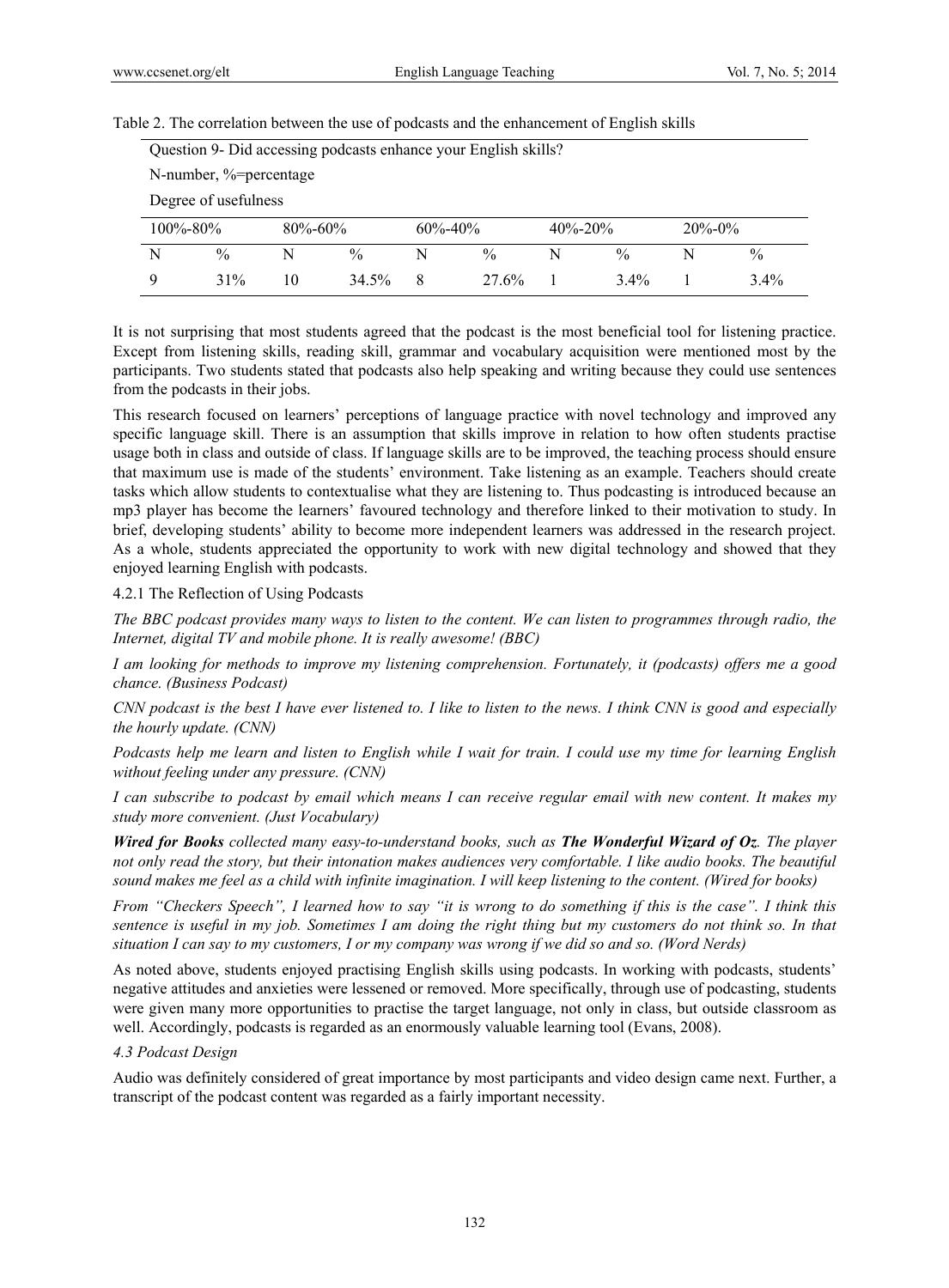#### Table 3. The importance of transcript

|                |                            |               |               |                | Question 4- Do you think that a transcript of the podcast is important? |               |               |              |       |
|----------------|----------------------------|---------------|---------------|----------------|-------------------------------------------------------------------------|---------------|---------------|--------------|-------|
|                | N-number, $\%$ =percentage |               |               |                |                                                                         |               |               |              |       |
|                | Degree of usefulness       |               |               |                |                                                                         |               |               |              |       |
| $100\% - 80\%$ |                            | $80\% - 60\%$ |               | $60\% - 40\%$  |                                                                         | $40\% - 20\%$ |               | $20\% - 0\%$ |       |
| N              | $\frac{0}{0}$              | N             | $\frac{0}{0}$ | N              | $\frac{0}{0}$                                                           | N             | $\frac{0}{0}$ | N            | $\%$  |
| 17             | 58.6%                      | 6             | $20.7\%$      | $\overline{4}$ | 13.8%                                                                   |               | 69%           | $\Omega$     | $0\%$ |

The majority of the participants pointed out that a transcript highly was a very important resource for them. A podcast which had audio transcripts was generally evaluated as a good podcast by many participants. Typical examples of statements by students are the following.

#### 4.3.1 The Benefit of a Transcript

*It only offers a partial transcript of the first or second paragraph. I think it doesn't help learners. (Business Podcast)* 

*Although I don't read the transcript while listening to the podcast, I still think the transcript of the podcast makes good reading material. It is very clear, useful and well-organised just like an abstract from Wikipedia.*  (*ESL Podcards*)

*However, I could understand the whole report most of the time. I hope the podcast provides a transcript to read. It will be very helpful. (ESL podcast)* 

*There is a transcript when you listen to the article. I think it is very important for me to listen and to understand. (Listen-to-English)* 

*When the podcast updates, the whole transcript is also updated, so learners can learn more skills such as vocabulary, reading and of course listening. (NASA Podcasting)* 

*It is important because it can help me understand what I am listening to. (Studio classroom)* 

The above statements, in which the word "*understand*" occurs frequently, confirm the importance attached, by learners to transcripts in the learning experience. There is an argument that transcripts may distract learners from listening practise and they turn to practise reading. However, the point is that learners should be given relevant information when they are requested to comprehend a specific topic. For example, non-native learners are able to interpret a dialogue taking place in a restaurant because they have a certain background knowledge relating to restaurant English. In other words, comprehension will be difficult if learners lack culturally or subject specific scripts (Richards, 1983). Most learners do not have real-world experience in target countries so they are unable to understand many of the utterances. Therefore, transcripts are necessary for language learners because they can make subject matter more comprehensible and then trigger specific interest in learners (Lynch, 2007). If teachers are worried about the issue of developing listening skills, they should use transcripts in pre-listening activities.

### **5. Conclusions**

This paper has introduced a blended learning approach, an innovative and exciting way, for students to practise their language skills and has presented a learners' perspective of podcasting. Blended learning has "*the potential to transform student-learning experiences and outcomes*" (Davis & Fill, 2007, p. 817). It means that a blended learning approach focuses on learners instead of instructors which have significant impact to student's learning experience. Employing podcasting in learning motivates learners to apply a wide range of strategies to comprehend authentic topics at their own pace and under conditions free from anxiety. The novelty and diversity of podcasts is expected to prompt learners to perfect either language acquisition or skills. Learners' reflections also indicate that participants found that transcripts were useful for understanding the podcast, thereby motivating students to practise more. Transcripts are therefore an aid to student motivation as well as comprehension.

#### *5.1 Reflecting on Teaching Practice*

This paper proposes a number of suggestions for practical strategies and techniques for teaching English through the medium of podcasting. First, students have to be given a lot of guidance before they start surfing for podcasts. In this project, the teacher explained the function of podcasting and introduced a podcasting directory. Some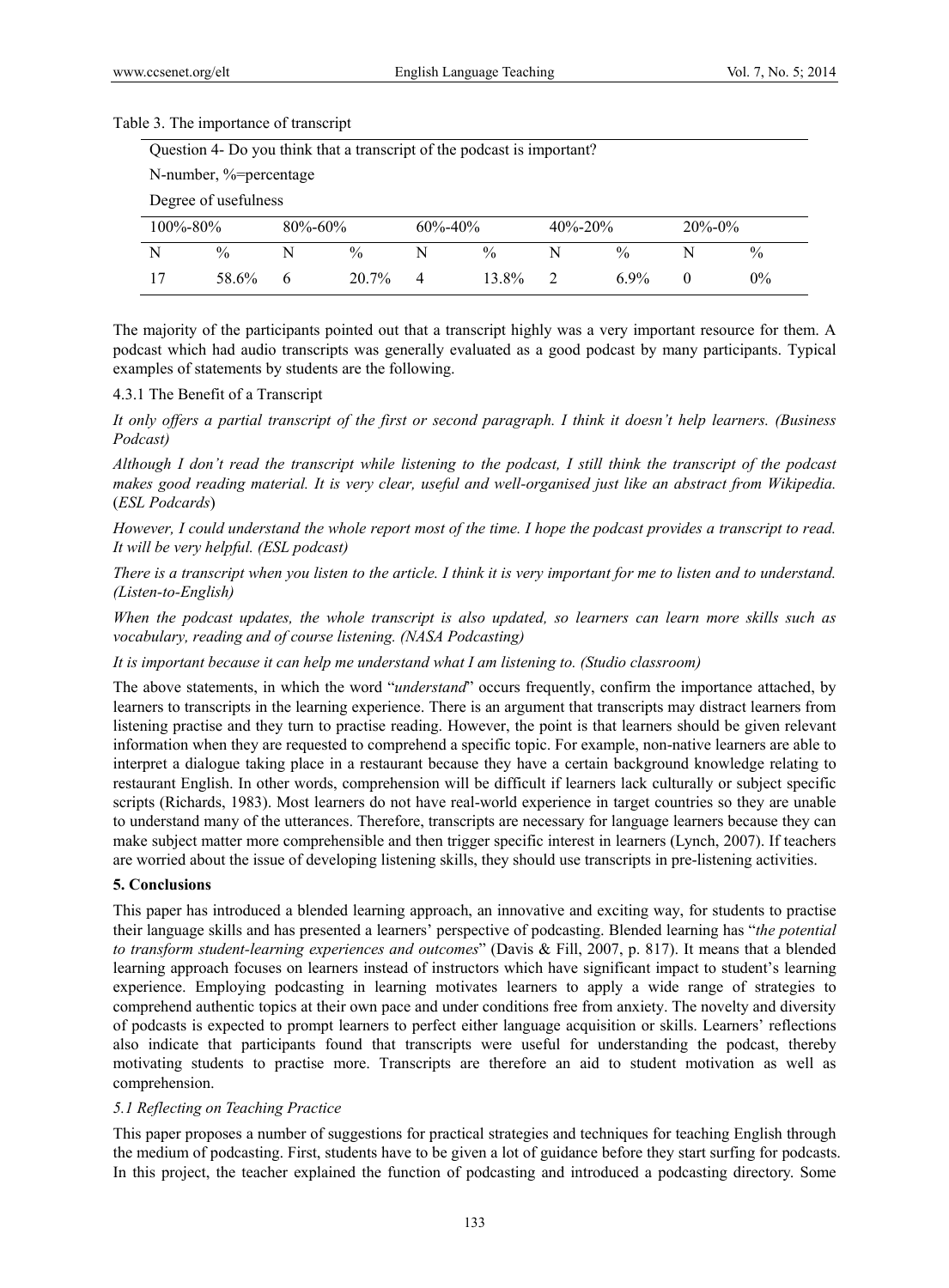students were still confused about how to use podcasts. It seems that teachers should not only provide examples for students but also ask them to demonstrate the use of podcasting in future classes. In this way, all students will have a better concept of the purpose and value of podcasts in the language learning context.

Second, podcasts chosen by students or recommended by teachers should be reviewed carefully before being adopted—some, for example, may be interesting and creative but they may not help students enhance their language learning or to increase their chances of practising the target language. The podcast, *C21 Real Estate*, is an example. The learner who chose it expected to get more information about selling and buying tactics used in the Real Estate business. However, this podcast is seldom updated and is not friendly to users. Accordingly, learners will not find it useful or easy to use.

In brief, the evaluation of technology assisted language learning and classroom activities is always an important issue because instructors will have a better understanding and knowledge of how digital technology can be used for specific learners for confident learning (Son, 2007; Stepp-Greany, 2002).

The last important issue is that the optimum level of English proficiency for students to take full linguistic advantage of podcasting is pre-intermediate. The directory of podcasts and most of the podcasts are in English. It is only when learners have a sufficient linguistic background that they are able to follow instructions and make use of the medium.

#### *5.2 Recommendations for Further Practice*

The podcast application in this study can be a reference by teachers who are interested in applying technology in the English classroom. The great benefit provided by podcasts is their authenticity. Teachers; therefore, need to manage different types of podcasts for students' diverse learning needs. First, teachers can encourage students to produce a radio show as a project choice.

The class members and the teachers are no longer the main audiences. When students upload their radio show on the World Wide Web, they reach a wider audience. Second, teachers have to be aware it is not that easy for students to record a show in English. Students need clear guidelines to prepare and understand that the process could potentially be difficult. Accordingly, they should keep their planned content which is brief, simple and understandable. Finally, the students can invite their family and friends to listen to it and make comments. In this way, they have a real audience for their show which can serve a great motivator. In addition, teachers who are interested in online application can use a reflective approach to promote their professional development. By observing, teachers can reflect continuously on their instructions and decide upon their effectiveness. If necessary their instructions can be changed or improved.

#### **References**

- Cebeci, Z., & Tekdal, M. (2006). Using podcasts as audio learning objects. *Interdisciplinary Journal of knowledge and Learning Objects*, *2*(1), 47-54.
- Chinnery, G. (2006). Emerging Technologies going to the MALL: Mobile Assisted Language Learning. *Language Learning & Technology*, *10*(1), 9-16.
- Copley, J. (2007). Audio and video podcasts of lectures for campus-based students: Production and evaluation of student use. *Innovations in Education and Teaching International*, *44*(4), 387-399. http://dx.doi.org/10.1080/14703290701602805
- Creswell, J. W., & Clark, V. L. P. (2011). *Designing and conducting mixed methods research* (2nd ed.). Thousand Oaks, CA: Sage.
- Davis, H. C., & Fill, K. (2007). Embedding blended learning in a university's teaching culture: Experiences and reflections. *British Journal of Educational Technology*, *38*(5), 817-828. http://dx.doi.org/10.1111/j.1467-8535.2007.00756.x
- Donnelly, K. M., & Berge, Z. L. (2006). Podcasting: Co-opting MP3 Players for Education and Training Purposes. *Online Journal of Distance Learning Administration*, *9*(3).
- Dudeney, G., & Hockly, N. (2007). *How to teach English with technology*. England: Pearson Education Limited.
- Evans, C. (2008). The effectiveness of m-learning in the form of podcast revision lectures in higher education. *Computers and Education*, *50*(2), 491-498. http://dx.doi.org/10.1016/j.compedu.2007.09.016
- Garrison, D. R., & Vaughan, N. (2008). *Blended Learning in Higher Education: Framework, Principles, and Guidelines*. San Francisco: Wiley.
- Harris, H., & Park, S. (2008). Educational usages of podcasting. *British Journal of Educational Technology*,